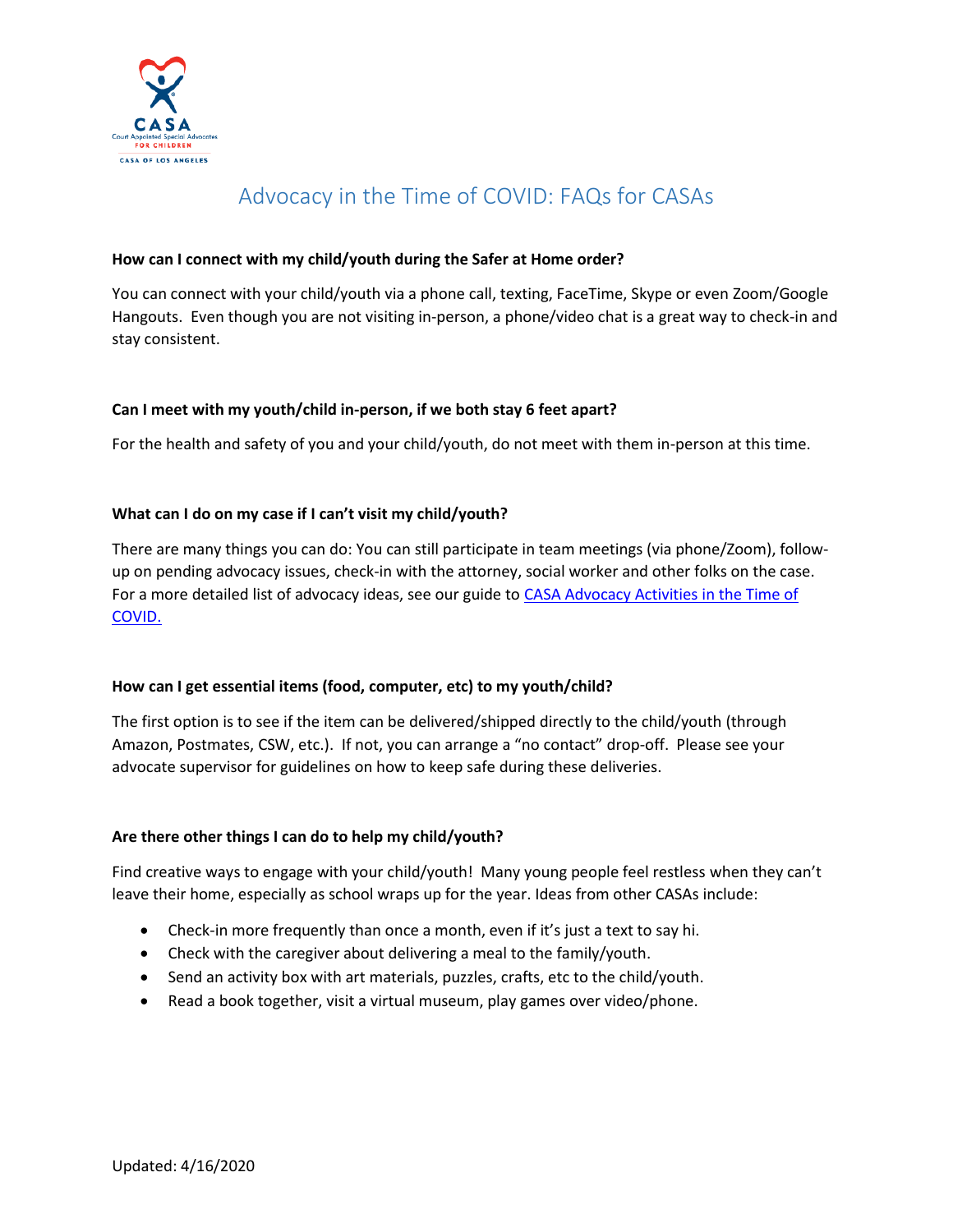

# **I'm ready for a new case, are you still matching CASAs to children/youth right now?**

Yes! You can still review cases through ETO and we can process your match to a new case. Please note that the processing time for paperwork to get you appointment to a new child/youth is much slower than usual. You may have to wait a bit before you get started.

#### **I am a new CASA. What should I be doing now?**

If you are waiting for your court paperwork to come back, please be patient. Processing time for paperwork to get your appointment to a new child/youth is much slower than usual. Your supervisor will let you know when you can get started. In the meantime, sign up for *in-service trainings*, check out our [online forum](https://casala.org/muut-casa-forum/) or start reading through your child/youth's case file. Until we get the court paperwork back, you cannot reach out to anyone on the case.

When the court paperwork is processed and you are "officially" matched to your child/youth, your supervisor will set-up a phone call or Zoom meeting to discuss getting started.

## **Can I come to court? What about my youth and their parents and/or siblings?**

No. The court is only hearing emergency issues through June 22<sup>nd</sup>. Emergency issues include removal orders (detentions), restraining orders and serious health/safety issues. It is unlikely that you will have a court hearing during this time. Make sure you check-in with your supervisor and the child's attorney to confirm your upcoming hearing.

If there is an issue requiring a hearing, youth and other case parties (parents, attorneys) are currently participating in court hearings via phone/video. They should not be appearing in-person unless ordered by the court.

#### **What about court reports?**

CASAs can still submit court reports for any *scheduled* hearings. Please make sure you are submitting reports on-time/early to your supervisor. Due to changes in court operations, we are limited to submitting reports once a week, so we have even less of a buffer for late reports!

#### **What is happening with family visitation?**

All court-ordered *in-person* visits between parents/legal guardians, children, siblings, and anyone else are temporarily suspended. **However, this may change case-by-case and some in-person visits may happen.** Note that visits (including phone and video visits) should not be suspended completely during this time, unless the court has ordered visits to cease.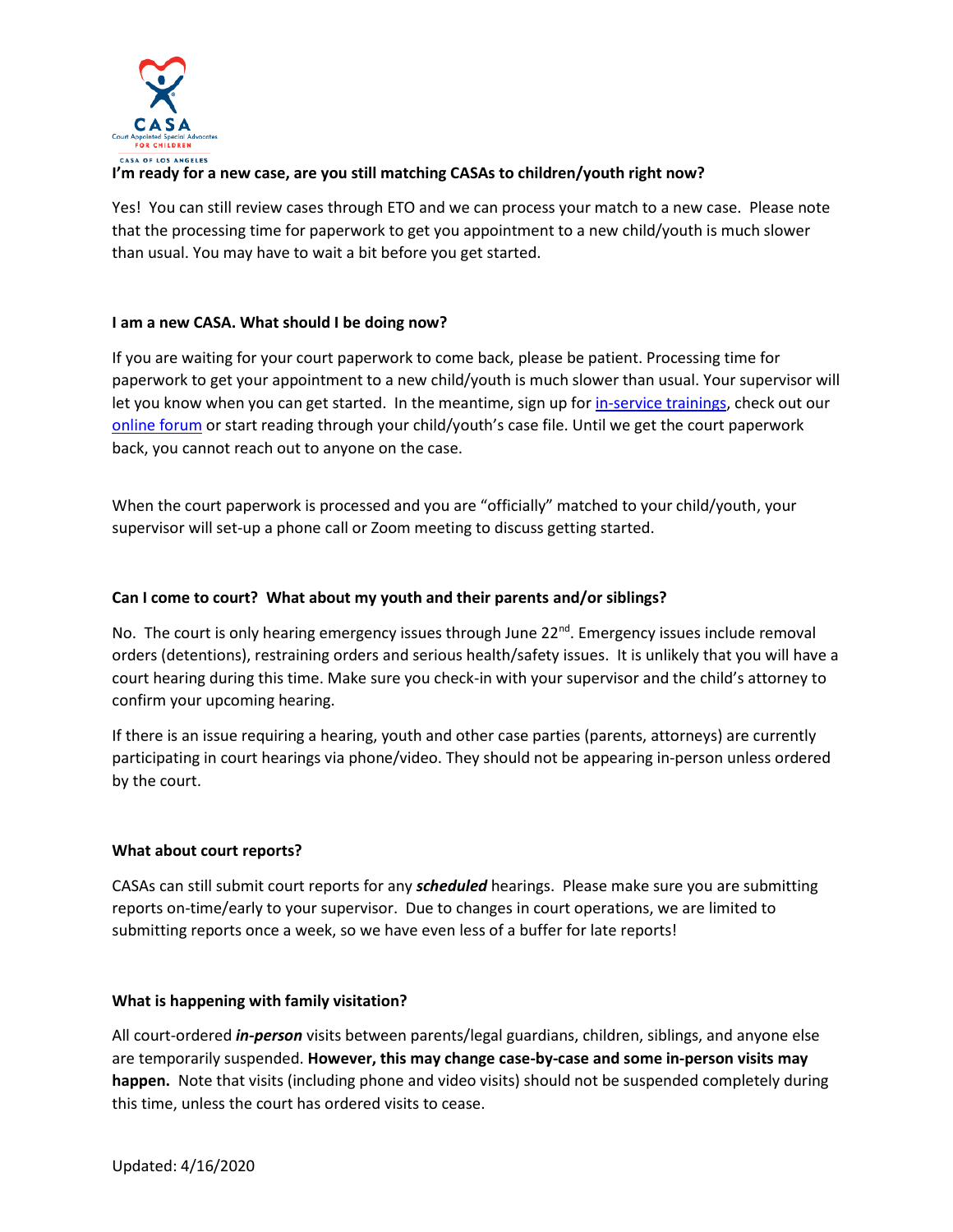

Social workers are to determine the manner of visitation to promote and maintain family bonds. Decisions about the way in which visitation is to occur shall be considered on a case-by-case basis, balancing the public health directives and the best interest of the child.

Family visits are to take place: In-person, remotely by using videoconferencing (e.g. Skype, FaceTime, Zoom, Google Hangouts, etc) or by telephone. During this stressful time, we encourage liberal use of virtual visits and phone calls, with a reminder that visits are for children of ALL ages. Parents of babies are entitled to virtual visits as well.

If you have any questions about visitation schedules or visits have not been happening, please be in touch with the social worker and child's attorney on your case. As a CASA, you can help make sure visits are still taking place – even if they have to transition to a virtual visit.

# **I am concerned about my child/youth's education and what will happen this school year. What can I do?**

Most local school districts are not penalizing young people for having low academic performance during the coronavirus crisis. To help with a young person's education:

- Join our in-service o[n Special Education During a Pandemic](https://casala.org/events/special-education-and-early-intervention-tips-during-covid-19-pandemic-online/) on April 23<sup>rd</sup> (or watch the recording!).
- CASAs can check-in with the district they are working with to confirm their policies about grades, graduations, technology resources, etc.
- CASAs can work with caregivers to ensure the child/youth has access to technology to complete any online assignments and get updates on how the child/youth is doing.
- CASAs can also reach out to teachers, principals and other school professionals to confirm any online school assignments or advocate for other needs.
- CASAs can research other online learning opportunities (virtual museums, reading programs, etc) to help engage with the child/youth.

## **My youth needs a computer/phone to access all these virtual meetings, school and visits.**

iFoster is currently offering technology access to foster youth ages 13-24, which includes: free, unlimited high-speed data hotspots, headsets, and laptops to assist in taking online classes. For additional information on their available resources, call or email iFoster at: 1-855-936-7837 o[r phone@ifoster.org.](mailto:phone@ifoster.org)

[One Simple Wish](https://www.onesimplewish.org/covid19) is also an organization that is providing laptops during the COVID-19 crisis.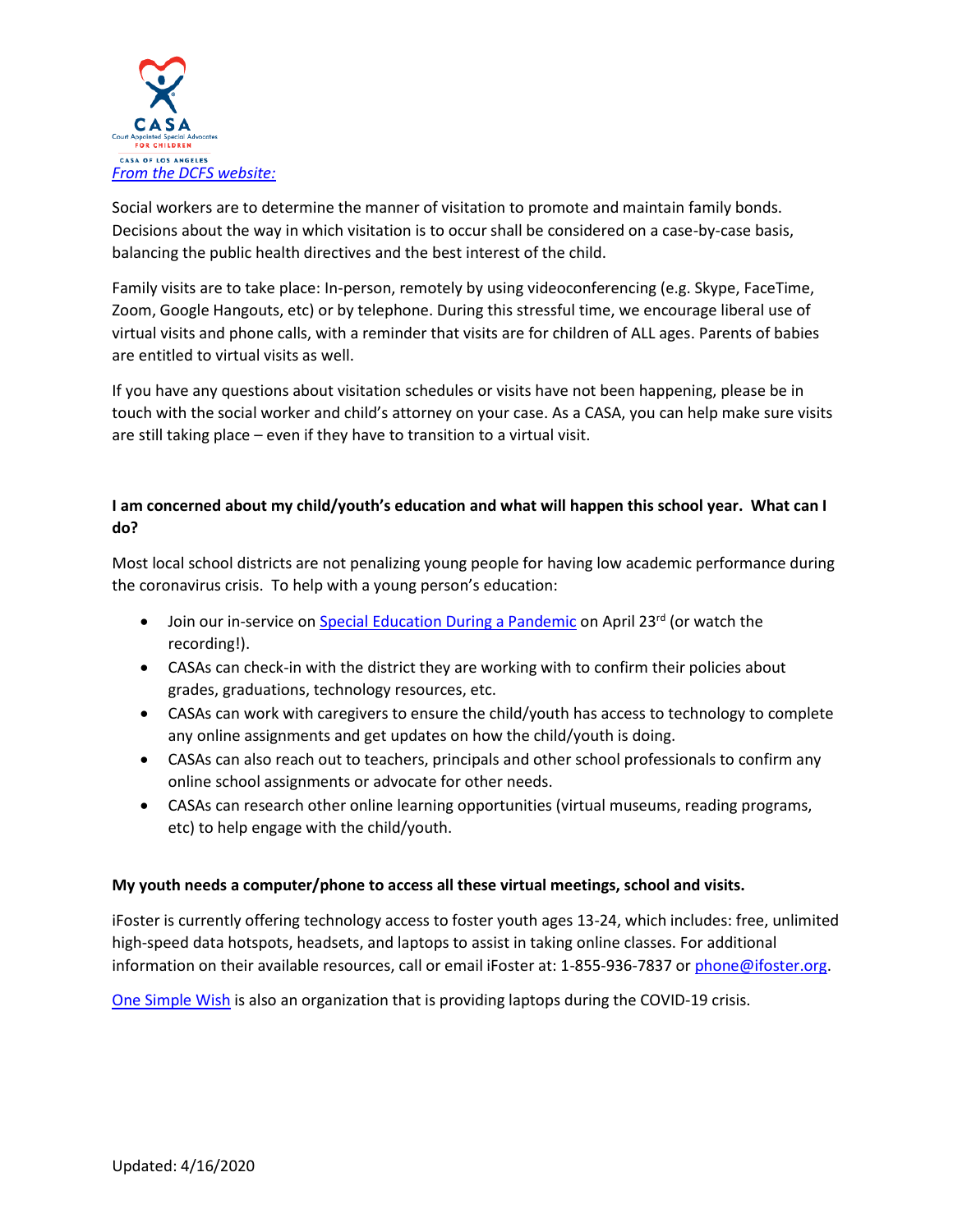

#### **What is happening with mental health services?**

In most cases, services can continue via phone/video. As a CASA, you can be in touch to find out if and how services are continuing. You can also advocate for mental health services to continue and help address barriers to accessing these services.

# **My youth is running away. How do I make sure they are staying safe? What does it look like when they return to placement?**

First, CASAs can talk to their youth about what it means to be safe in public: wearing a mask, staying 6 feet apart and not gathering in groups. Even if the young person does not follow your advice, it is still important for them to hear that someone cares about them and is concerned about their health.

## *[From DCFS website:](https://dcfs.lacounty.gov/wp-content/uploads/2020/04/COVID-19-Contracted-Providers-4.10.2020.pdf)*

As with anyone coming to a facility, a youth returning from runaway or unauthorized absence should be kept separate from other residents of the home or facility while being assessed for risk of COVID-19. Upon return, they should be asked to immediately and thoroughly wash their hands and assess their physical health to determine whether they are experiencing any medical symptoms indicative of COVID19, such as respiratory problems, fever, cough, muscle pain, and fatigue.

If the youth has any of the above symptoms they should be placed in quarantine to ensure the safety of other residents and staff. The youth should also be interviewed (by caregiver/placement staff) regarding their activities while gone from placement without permission to determine the level of risk of infection they were exposed to during that time.

If the youth is not willing to disclose any information about their time away from placement, strong consideration should be given towards placing them in quarantine to avoid risk of infection to other residents of the home or facility. Note: Each STRTP or resource home may treat these guidelines differently. Check in with your child/youth's home to see what precautions they are taking.

#### **What happens when my child/youth moves placements?**

During this time, all efforts should be made to ensure placement stability. As a CASA, you can partner with the team to ensure the caregiver has resources to support a child/youth and advocate for them to remain in placement. Keep in mind, it may be more difficult and take more time for social workers to find a new placement during this time.

If a child/youth is moving placements, all options should be explored by the social worker, including the potential for expedited reunification or extended visits with family.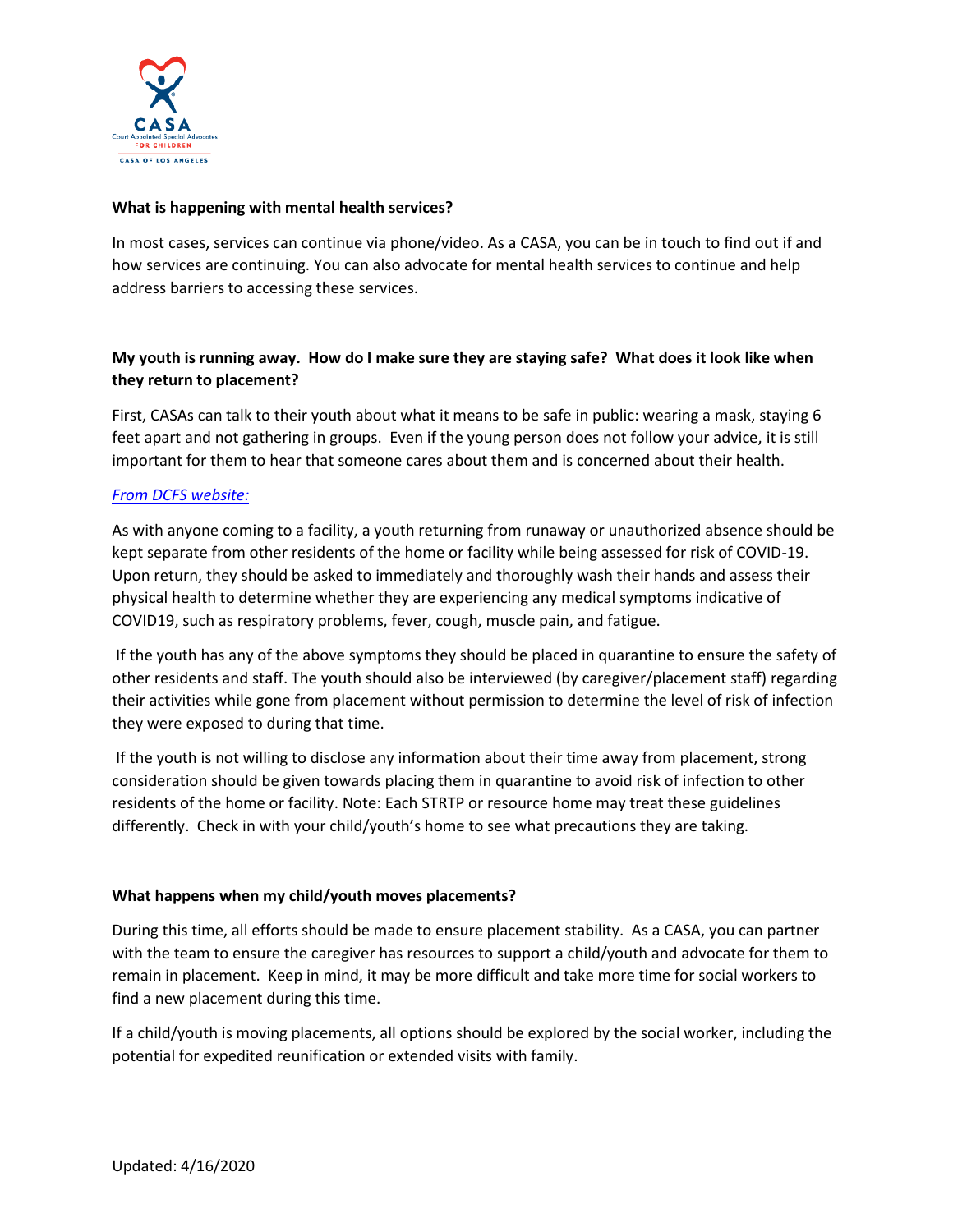

DCFS is working with caregivers and residential facilities to develop a screening process for all new children/youth entering a new placement, including a process to screen children/youth who are at a higher risk of serious illness. Some facilities/caregivers may have their own process, including a 14-day isolation period for the child/youth. Check with your child/youth's new caregiver about their process.

## **Is the social worker still visiting?**

## *[From the DCFS website:](https://dcfs.lacounty.gov/wp-content/uploads/2020/03/COVID19-FAQ_External-Audiences_032320-1.pdf)*

DCFS social workers will continue to complete in-person visits when responding to child abuse referrals to assess for child safety. Social workers will complete a pre-screening before starting the in-person visit and proceed accordingly for the protection of all engaged in the visit.

The Administration for Children and Families (federal government) and the California Department of Social Services is permitting monthly social worker visits for children already receiving services from DCFS to be accomplished through videoconferencing. Based on the circumstances of the case, visits can be in person or through videoconferencing (e.g. Skype, FaceTime, Zoom, Facebook Messenger, WhatsApp).

#### **What happens if my child/youth or their caregiver tests positive for COVID-19?**

If a child/youth or caregiver is showing symptoms, they should take all necessary public health precautions, including self-isolating, using separate bathrooms and dishware, washing hands and regularly disinfecting high touch surfaces. This may look different depending on the home environment; individual caregivers or STRTPs may have different processes to keep the children/youth and other safe.

The social worker and attorney should be notified as soon as possible if a caregiver or child/youth discloses they are ill.

## **I have an urgent issues for my child/youth. How do I bring this up if we don't have a court hearing scheduled?**

Talk to your supervisor about who would be the best person to discuss the issue with. Your supervisor will likely direct you to the child's attorney or the social worker.

# **I am working with an NMD. They can't work or go to school while under Safer at Home. Are they going to be deemed ineligible for AB12 services?**

Governor Newsom recently announced extensions to NMD eligibility and payments to ensure young adults are not left without support. We are still waiting for the exact language and policy, so more information will be provided soon. However we understand: